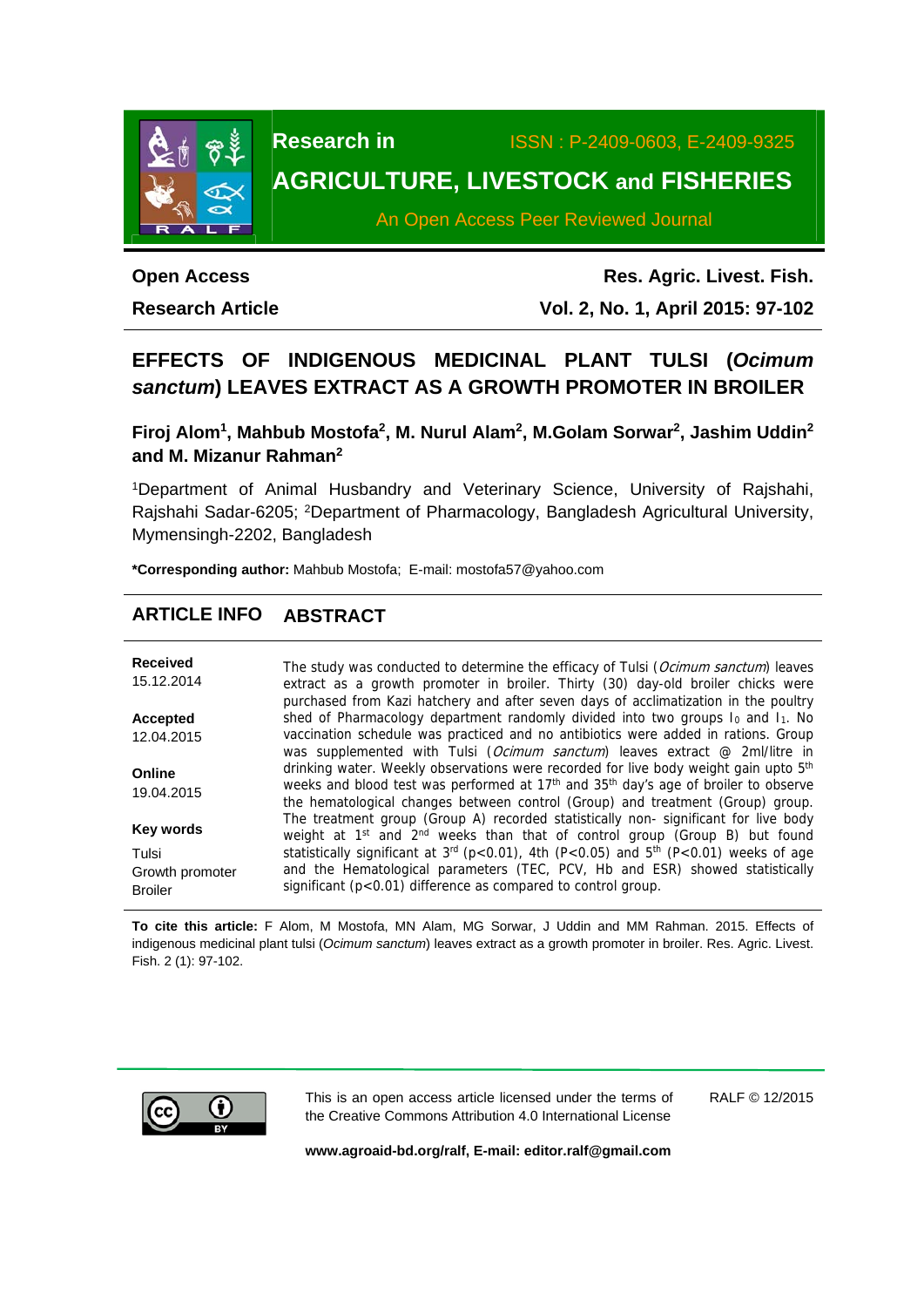### **INTRUDUCTION**

 The poultry industry has become an important economic activity in many countries. In large-scale rearing facilities, where poultry are exposed to stressful conditions, problems related to diseases and deterioration of environmental conditions often occur and result in serious economic losses. Prevention and control of diseases have led during recent decades to a substantial increase in the use of veterinary medicines. However, the utility of antimicrobial agents as a preventive measure has been questioned, given extensive documentation of the evolution of antimicrobial resistance among pathogenic bacteria (Ladefoed et *al*, 1996). So, the possibility of antibiotics ceasing to be used as growth stimulants for poultry and the concern about the side-effects of their use as therapeutic agents has produced a climate in which both consumer and manufacturer are looking for alternatives (Trafalska and Grzybowska, 2004; Griggs and Jacob, 2005, Nava *et al.,* 2005, Shivakumar *et al*.,2005, Maity *et al*,2004)). Essentially, there are two main ways in which we can reduce our dependence on antibiotic use in poultry feed. An obvious choice is the development of alternatives to antibiotics that work via similar mechanisms, promoting growth whilst enhancing the efficiency of feed conversion.

 The genus Ocimum, typically contain fragrant herbs and small herbs. It has nearly 30 species which are mainly found in the tropics and subtropics (Paton, 1992). Several medicinal properties have been attributed to *Ocimum sanctum L*. Different parts of Tulsi plant e.g. leaves, flowers, stem, root, seeds etc. are known to possess therapeutic potentials and have been used, by traditional medical practitioners, as expectorant, analgesic, anticancer, antiasthmatic, antiemetic, diaphoretic, antidiabetic, antifertility, hepatoprotective, hypotensive, hypolipidemic and antistress agents. Its leaves contain a bright yellow volatile oil. The oil contain eugenol, eugenal, methyl chavicol, limatrol and Caryophylline and a number of sesquiterpenes and monoterpenes viz., barnyl acetate, B-elemense, methylengenol, neral, B-pinene, comphene, A-pinene etc (Jansen, 1981). Tulsi has also been used in treatment of fever, bronchitis, arthritis and convulsions (Afolabi *et al,*2007, Dermi *et al,* 2003, Gupta *et al,* 2007, Saksena *et al,* 1987,Singh *et al,* 2002, Surender singh *et al*, 2003) In modern animal feed formulation many Antimicrobial Growth Promoters (AGP) is being used. But due to the prohibition of most of AGP, plant extracts have gained interest in animal feed strategies (Charis, 2000). The risks of the presence of antibiotic residues in milk and meat and their harmful effects on human health have led to their prohibition for use in animal feed in the European Union. This research work was therefore, designed to study the efficacy of tulsi (*Ocimum sanctum*) leave extract as a growth promoter and its safety evaluation in broilers.

## **MATERIALS AND METHODS**

 The experiment was conducted at the Department of Pharmacology, Bangladesh Agricultural University, Mymensingh. Collection and processing of plant material Tulsi (*Ocimum sanctum*) leaves were selected to determine its efficacy as growth promoter on broilers. Mature and disease free Tulsi (*Ocimum sanctum*) leaves were collected from Bangladesh Agricultural University campus.

#### **Preparation of tulsi fresh juice**

 After washing, the fresh leaves were cut into small pieces by scissors and water was added at 1:10 ratio. Then juice were prepared by blending the leaves with pestle and motor and stored in a refrigerator at 4°C to maintain the active ingredients of juice.

#### **Collection and management of broilers**

 At first the experimental poultry shed of Pharmacology Department for rearing broiler chicks was properly prepared i.e., the floor and compartment of cages and other surroundings of the shed were cleaned with disinfectant. Day old broiler chicks, 30 (thirty) in number were brought in the experimental shed. Immediately after unloading from the chick boxes the chicks were supplied with Vitamin-C and glucose to prevent the stress occurring during transport. The broiler chicks were kept in the same compartment for 7 days and brooding temperature were maintained accordingly. The litter management was also done very carefully. The starter and finisher broiler rations were supplied to the broiler chicks appropriately.

98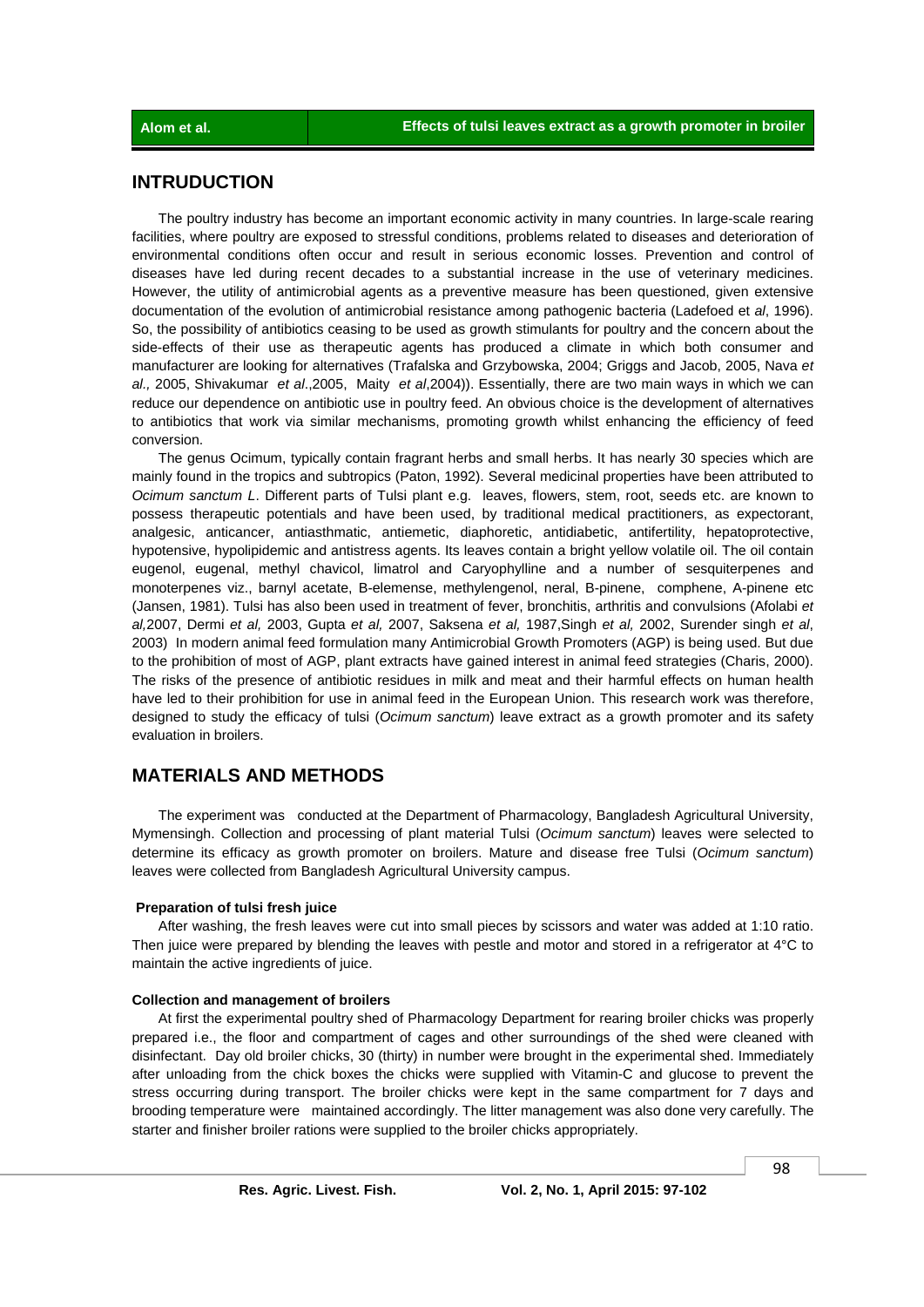#### **Experimental design**

 After 7 days all the 30 broiler chicks were divided into 2 groups (Group A and Group B) for assessing the efficacy of Tulsi (*Ocimum sanctum*) leaves extract as growth promoter on broiler. Chicks of Group B, were kept as control and was not treated. Chicks of Group A, were treated with Tulsi leaves extract (1%) through drinking water @ 2ml/litre for four weeks. All the chicks of treated and control groups were closely observed for 35 days after treatment and following parameters were studied.

#### **Clinical examination**

 The effect of the Tulsi (*Ocimum sanctum*) leaves extract on body weight of broilers were recorded before and after treatment. Broiler chicks of control and treatment groups were weighed with spring weighing machine. The weight of broiler chicks were taken weekly. The average of these weight was calculated and recorded. Mean live weight gain of each group of chicks on  $7<sup>th</sup>$ ,  $14<sup>th</sup>$ ,  $21<sup>th</sup>$ ,  $28<sup>th</sup>$ , and 35<sup>th</sup> days were recorded.

#### **Hematological parameters**

Blood samples were collected from wing vein of Broiler of both control and treated groups at  $17<sup>th</sup>$  and  $35<sup>th</sup>$ days to study the effect of the Tulsi (*Ocimum sanctum*) leaves extract and the following parameters were observed: (a) Total erythrocyte count (TEC), (b) Hemoglobin estimation (Hb), (c) Packed cell volume (PCV), and (d) Erythrocyte sedimentation rate (ESR) by using well known methods as described by Lamberg and Rothstein (1977).

#### **Post-mortem examination**

 Five broilers from each group were slaughtered to observe if there were any pathological changes present on 35<sup>th</sup> day after treatment. There was no significant pathological changes found in any internal organs of the broilers of treatment group.

#### **Statistical analysis**

 The data were analyzed statistically between control and treated groups of broiler by the well know student's t test.

## **RESULTS AND DISCUSSION**

The observations for live body weight (gm) means of control group( Group B) for 1<sup>st</sup>, 2<sup>nd</sup>, 3<sup>rd</sup> ,4<sup>th</sup> and 5<sup>th</sup> weeks of the experimental period were 217gm, 470gm, 850gm, 1320gm and 1780gm ,respectively and treatment group (Group A) were 220gm, 540gm, 980gm, 1480gm and 2220gm, respectively. It is observed from the results of Table 1, that supplementation of tulsi leaves extract in Group A of broilers at  $3<sup>rd</sup>$ , 4th and 5th weeks effected significant (P<0.012, P<0.049 and P<0.014 respectively) increase in mean live body weights as compared to Control group (Group B). The treatment group of broilers showed statistically higher body weight gain as compared to control group.

Observation of hematological parameters (TEC, Hb, PCV, ESR) on 17<sup>th</sup> day and 35<sup>th</sup> day showed significant difference (P<0.01) between the control and Tulsi leaves extract treated groups (Table 2). Observation of birds also revealed low mortality rate among the birds without any vaccination program and also without any antibiotic as growth promoter. The effect of administration of Tulsi leaves extract on TEC was determined on the 17<sup>th</sup> and 35<sup>th</sup> day after treatment. The values are shown in Table 2. The administration of Tulsi leaves extract with drinking water increased significantly the number of erythrocytes of chickens in Group A. The highest number of cells was recorded on 35<sup>th</sup> day after application of extract.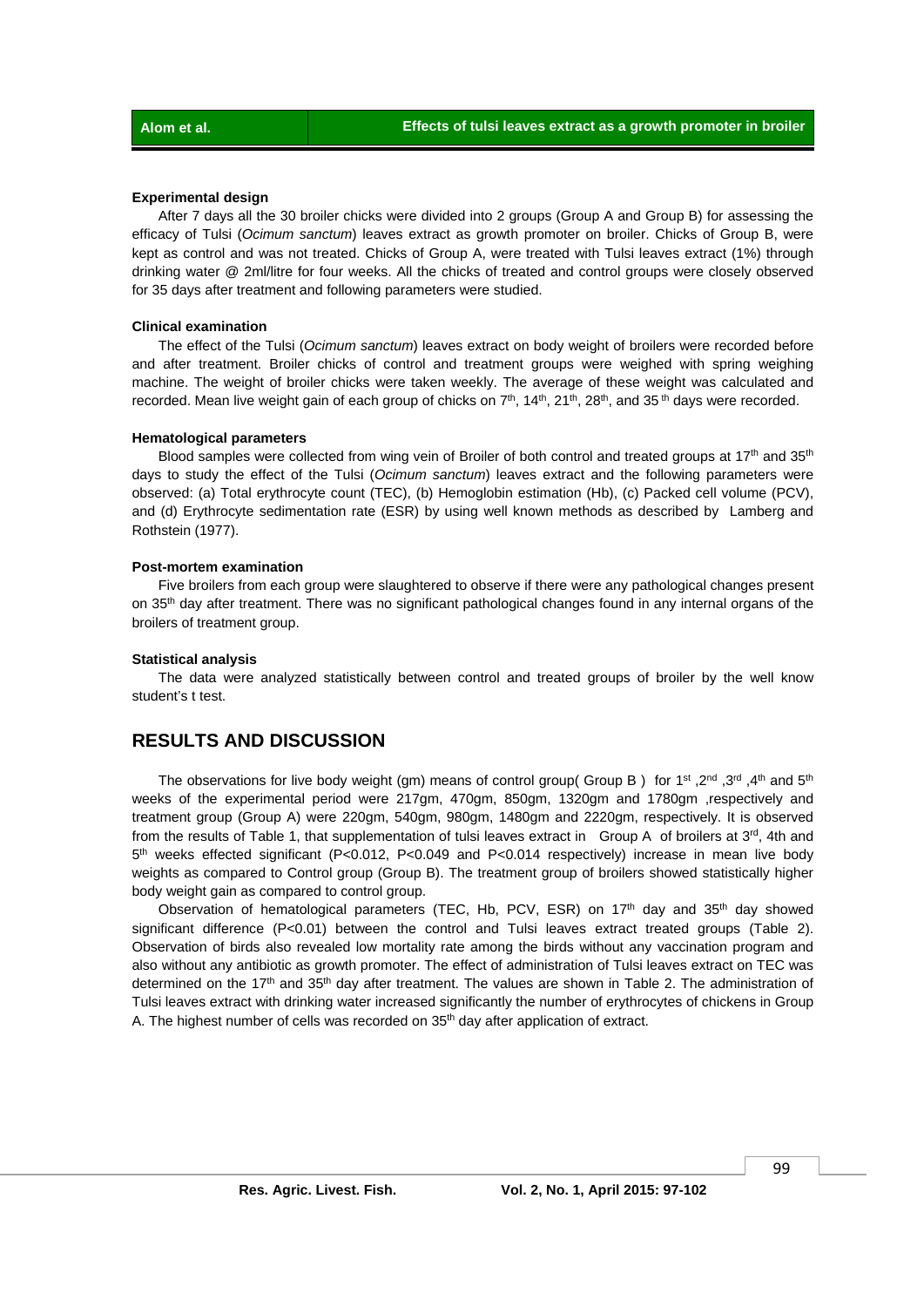|                | Body weight (gm) |         | Standard error | P-value | Significa    |
|----------------|------------------|---------|----------------|---------|--------------|
|                | Control          | Tulsi   |                |         | nce<br>value |
| 1              | 217.00           | 220.00  | 1.38           | 0.330   | <b>NS</b>    |
| 2              | 470.00           | 540.00  | 20.53          | 0.078   | <b>NS</b>    |
| 3              | 850.00           | 980.00  | 31.16          | 0.012   | S            |
| $\overline{4}$ | 1320.00          | 1480.00 | 44.05          | 0.049   | S            |
| 5              | 1780.00          | 2020.00 | 59.63          | 0.014   | S            |

### **Table 1.** Effect of Tulsi (*Ocimum sanctum*) leaves extract on body weight in broiler

S=Significant, NS=Non-significant

|  |  |  | Table 2. Effect of Tulsi (Ocimum sanctum) leaves extract on hematological parameters of broilers |  |
|--|--|--|--------------------------------------------------------------------------------------------------|--|
|--|--|--|--------------------------------------------------------------------------------------------------|--|

| Age of birds Parameters |            | <b>Treatment</b> | Mean   | <b>Standard error</b> | P-value | <b>Significa</b><br>nce value |
|-------------------------|------------|------------------|--------|-----------------------|---------|-------------------------------|
| 17 <sup>th</sup> day    | <b>TEC</b> | Tulsi            | 211.67 | 5.859                 | 0.048   | S                             |
|                         |            | Control          | 192.33 | 3.67                  |         |                               |
|                         | Hb         | Tulsi            | 6.47   | 0.040                 | 0.007   | S                             |
|                         |            | Control          | 6.00   | 0.086                 |         |                               |
|                         | <b>PCV</b> | Tulsi            | 18.33  | 0.191                 | 0.008   | S                             |
|                         |            | Control          | 17.33  | 0.085                 |         |                               |
|                         | <b>ESR</b> | Tulsi            | 7.33   | 0.315                 | 0.0019  | S                             |
|                         |            | Control          | 10.67  | 0.336                 |         |                               |
| 35 <sup>th</sup> day    | <b>TEC</b> | Tulsi            | 275.33 | 9.03                  | 0.013   | S                             |
|                         |            | Control          | 247.67 | 6.553                 |         |                               |
|                         | Hb         | Tulsi            | 7.47   | 0.0889                | 0.034   | S                             |
|                         |            | Control          | 6.93   | 0.146                 |         |                               |
|                         | <b>PCV</b> | Tulsi            | 19.00  | 0.153                 | 0.007   | S                             |
|                         |            | Control          | 18.00  | 0.126                 |         |                               |
|                         | <b>ESR</b> | Tulsi            | 6.00   | 0.289                 | 0.037   | S                             |
|                         |            | Control          | 7.00   | 0.153                 |         |                               |

Hematological parameters (TEC, Hb, PCV& ESR) on 17<sup>th</sup> day and 35<sup>th</sup> day showed significant difference (P<0.01) between the control and Tulsi leaves extract

100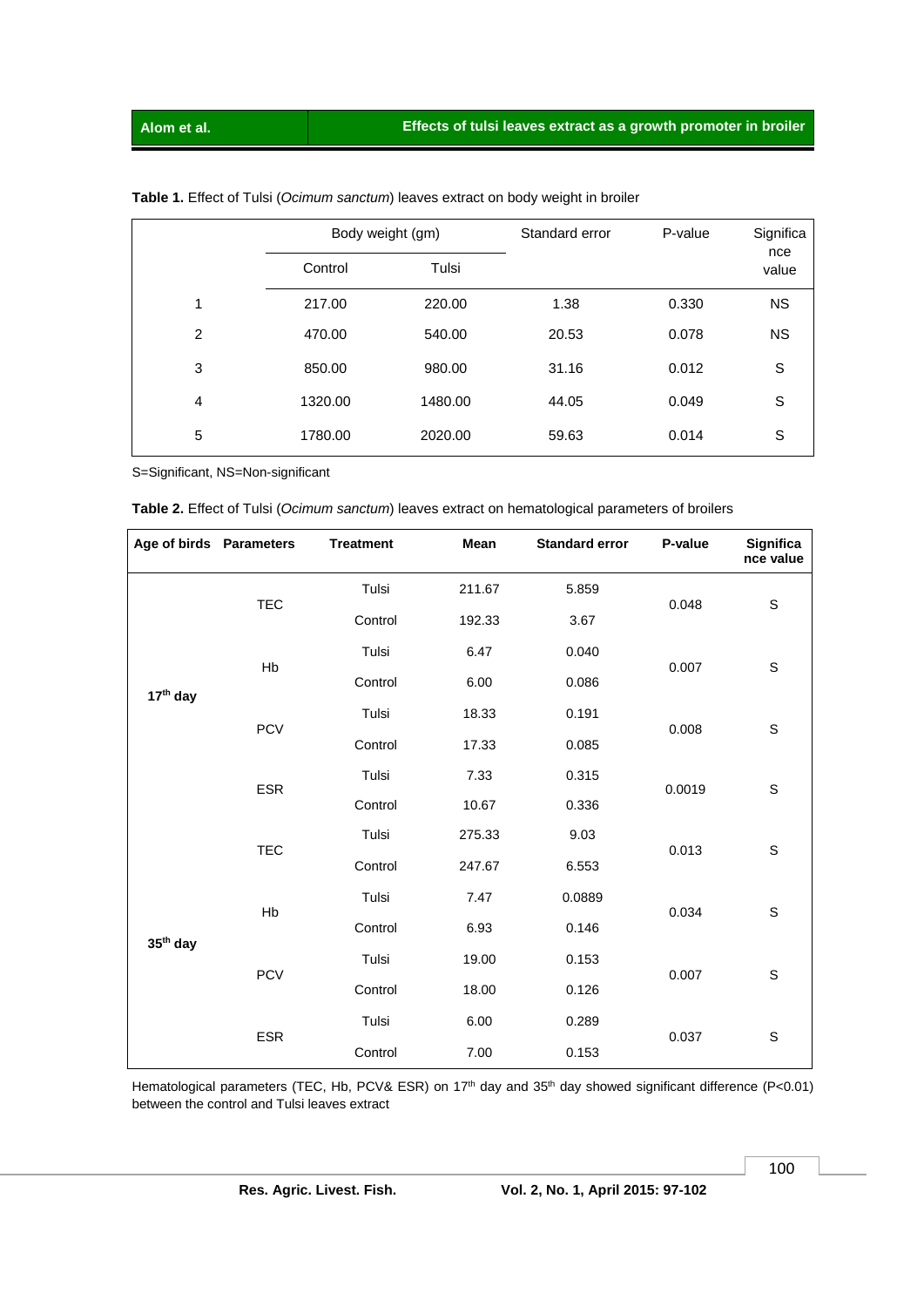



 **Figure 1.** Effect of Tulsi (*Ocimum sanctum*) leaves extract on body weight in broilers

 From the findings of the present study, it can be concluded that supplementation of Tulsi (*Ocimum sanctum*) leaves extract @ 2ml/liter drinking water of broiler cause significant increase in live body weight and significant change in hematological parameters. Thus Tulsi leaves extract supplementation in the broiler ration may be useful for the safe, economical and efficient production of broiler and this formulation can be used as an alternative to antibiotic growth promoter.

## **REFERENCES**

- 1. Afolabi C, EO Akinmoladun , I Ibukun , A Emmanuel , EM Obuotor and EO Farombi, 2007. Phytochemical constituent and antioxidant activity of extract from the leaves of *Ocimum gratissimum.* Scientific Research and Essay. 2: 163-166.
- 2. Booth NH and LE McDonald, 1986. Veterinary Pharmacology and Therapeutics*,* 6th Edition, Iowa State University Press, Ames, Iowa.
- 3. Catala-Gregori P, S Mallet , A Travel , J Orengo and M Lessire, 2008. Efficiency of a prebiotic and a plant extract alone or in combination on broiler performance and intestinal physiology. Canadian Journal of Animal Science, 88: 623-629.
- 4. Charis K, 2000. A novel look at a classical approach of plant extracts. Feed mix (Special issue on nutraceuticals), 19-21.
- 5. Demir E, S Sarica, MA Ozcan and M Suicmez, 2003. The use of natural feed additives as alternatives for an antibiotic growth promoter in broiler diets. British Poultry Science. 44: 44- 45.
- 6. Griggs JP and JP Jacob, 2005. Alternatives to antibiotics for organic poultry production. Journal of Applied Poultry Research, 14: 750–756.
- 7. Gupta G and S Charan, 2007. Exploring the potentials of *Ocimum sanctum* (Shyama tulsi) as a feed supplement for its growth promoter activity in broiler chickens. Indian Journal of Poultry Science, 42: 140-143.
- 8. Hernandez F, J Madrid, V Garcia, J Orengo and MD Megias, 2004. Influence of two plant extracts on broiler performance, digestibility, and digestive organ size. Poultry Science, 83: 169-174.
- 9. Jansen PCM, 1981. Species, condiments and medicinal Plants in Ethiopia, their Taxonomy and Agricultural significance: 85-86.
- 10. Khan AJ, 1975. Misuse of antibiotics. In: Cento Seminar on Use & Misuse of Antimicrobial Drugs.
- 11. Ladefoged O, 1996. Drug residues in food of animal origin and related human hazards. In: Proc. Int. Workshop on Rational Applications of Vet. Pharmaceuticals and Biologicals. Balochistan Livestock Devlopment Project, L & DD, Government of Balochistan, Quetta. March 1–3, 1996. pp. 246–253.